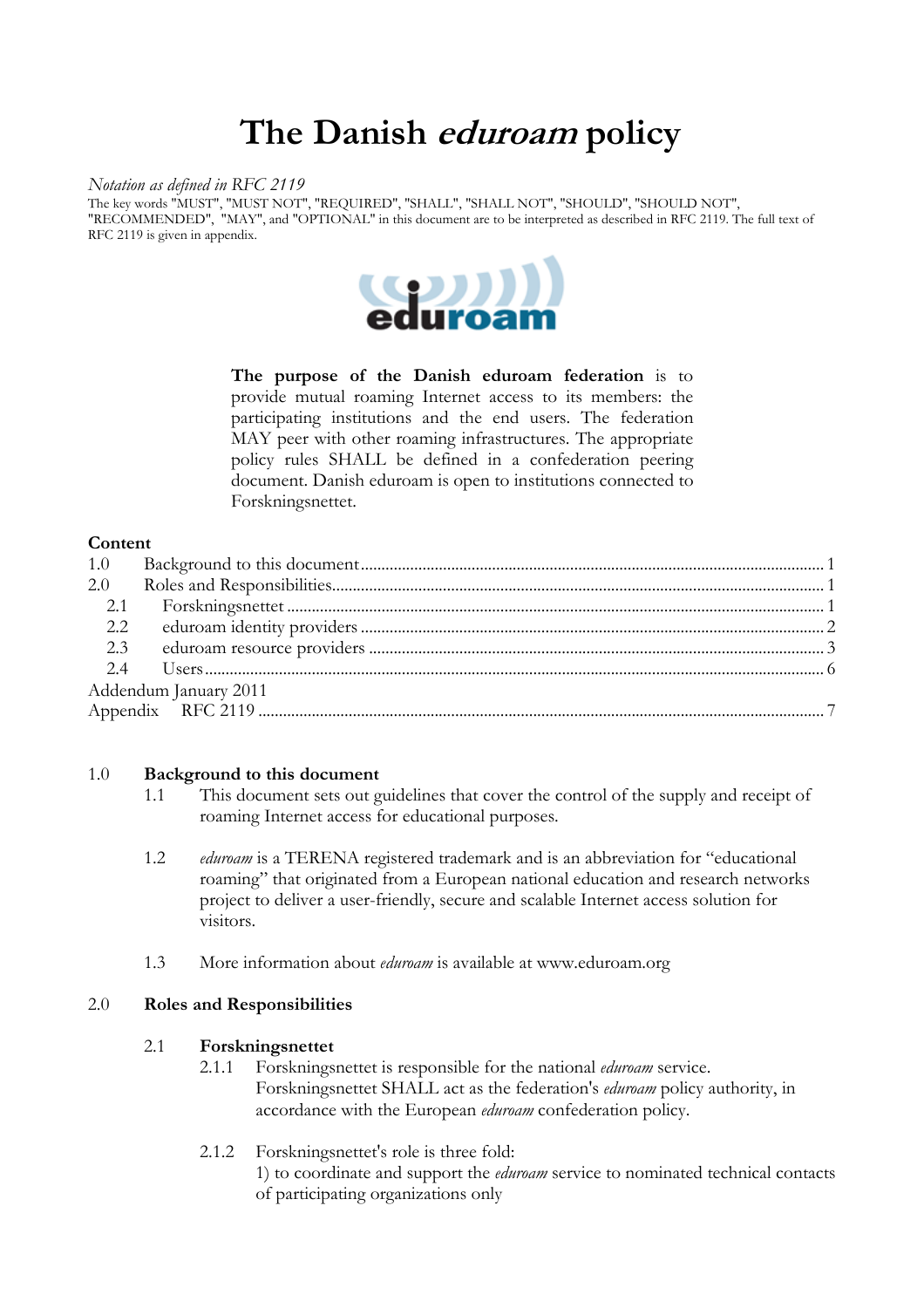

2) to maintain links with the European *eduroam* community and their authentication servers

3) contribute to the further development of the *eduroam* concept

- 2.1.3 Forskningsnettet is responsible for maintaining and developing a national authentication server network that connects to participating organizations. Forskningsnettet assumes no liability for any impact as a result of a loss or disruption of service.
- 2.1.4 Forskningsnettet is responsible for managing a second line technical support function covering pre-connection and ongoing technical support and maintenance of a dedicated website containing technical, service, policy, process information etc.
- 2.1.5 Forskningsnettet is responsible for coordinating communications between participating organizations so that policies and procedures contained herein are adhered to in a timely manner. As a matter of last resort Forskningsnettet has the right to impose technical sanctions.
- 2.1.6 Forskningsnettet SHALL work with the nominated *eduroam* technical contact of participating organizations to test one or more of the following aspects:
	- 1) initial connectivity
	- 2) authentication and authorization processes and
	- 3) the authorized services offered

# 2.2 **eduroam identity providers**

- 2.2.1 *eduroam* identity providers (the users' home organisation) MUST act as the credential provider for registered staff and students. Also it SHALL act as technical and service support function for its' users.
- 2.2.2 Each participating organisation MUST provide a written statement telling that the following is in place:
	- a) logging activities (see below)
	- b) proper authentication server configuration
- 2.2.3 Identity providers MUST cooperate with Forskningsnettet in case of security incidents, misuse etc. Only nominated technical contacts MAY escalate technical support, service support or security issues on behalf of their users to Forskningsnettet.

# 2.2.4 **User name format requirements**

2.2.4.1 All *eduroam* user names must conform to RFC4282 (Network Access Identifier specification). The realm component must conclude with the *eduroam* identity providers' realm name, which must be a domain name in the global DNS that the identity provider administers, either directly or by delegation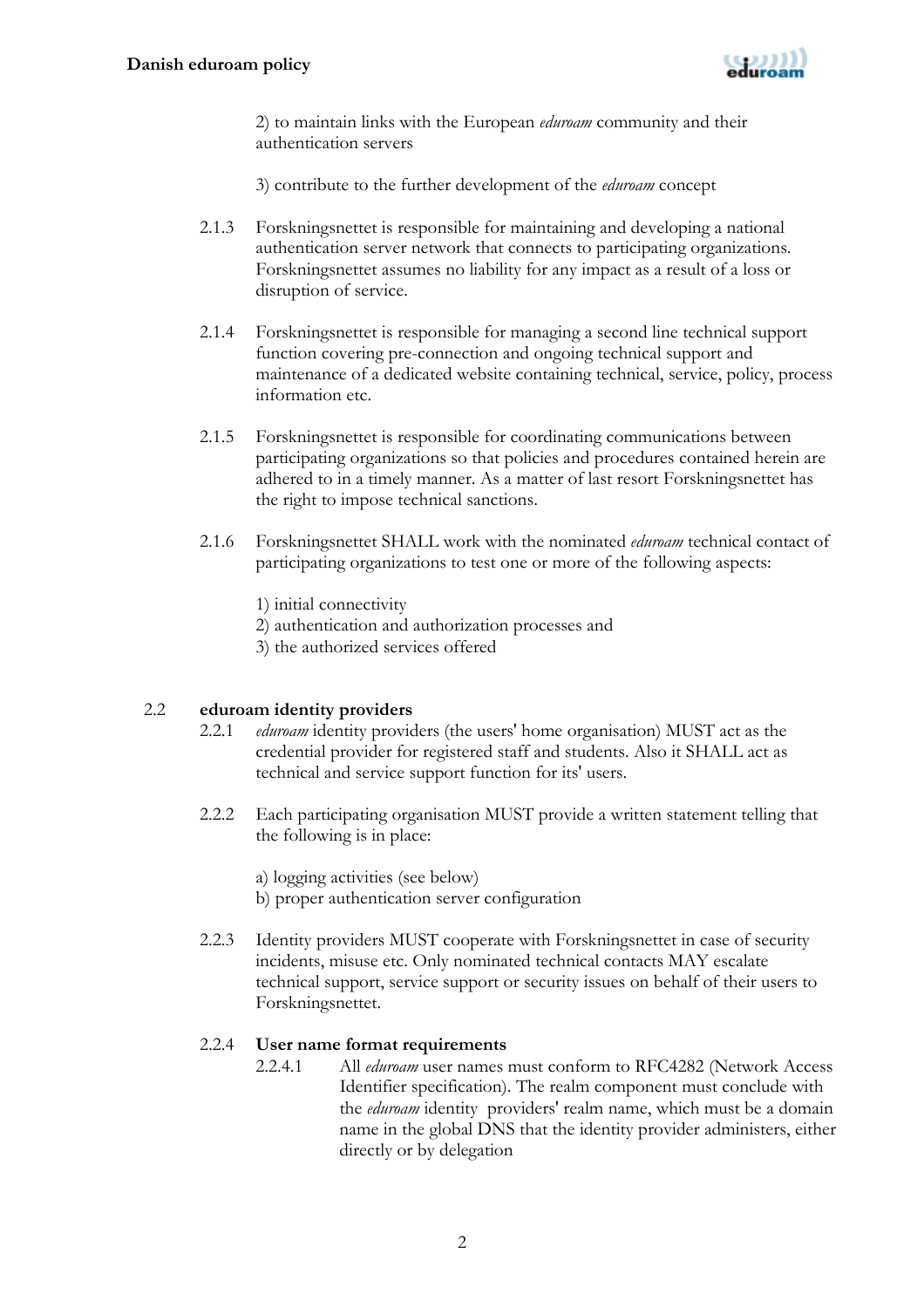

## 2.2.5 **EAP authentication general requirements**

- 2.2.5.1 *eduroam* identity providers MUST configure their Extensible Authentication Protocol (EAP) server to authenticate one or more EAP types
- 2.2.5.2 *eduroam* identity providers MUST select a type, or types, for which their EAP server will generate symmetric keying material for encryption ciphers, and configure their RADIUS authentication server to encapsulate the keys, in accordance with section 3.16 of RFC3580 (IEEE 802.1X RADIUS Usage Guidelines), within RADIUS Access-Accept packets
	- 2.2.5.2.1 *eduroam* identity providers MUST log all authentication attempts; the following information MUST be recorded: - the authentication result returned by the authentication database

- the reason given if the authentication was denied or failed

## 2.3 **eduroam resource providers**

#### 2.3.1 **Contact information**

- 2.3.1.1 Federation members MUST designate a technical contact that can be contacted using email and telephone during working hours. The contact MAY be either a named individual or an organisational unit. Arrangements MUST be made to cover for absence owing to eventualities such as illness and holidays.
- 2.3.2 Each participating organisation MUST provide a written statement telling that the following is in place:
	- a) logging activities (see below)
	- b) proper authentication server configuration

# 2.3.3 **RADIUS servers**

- 2.3.3.1 RADIUS clients and servers MUST comply with RFC2865 (RADIUS) and RFC2866 (RADIUS accounting)
- 2.3.3.2 All relevant logs MUST be created with synchronization to a reliable time source
- 2.3.3.3 Federation members' RADIUS proxy servers MUST be reachable from the Federation RADIUS proxy servers on ports UDP/1812 and UDP/1813, or ports UDP/1645 and UDP/1646, for authentication and accounting respectively
- 2.3.3.4 Federation members' RADIUS proxy servers MUST respond to ICMP Echo Requests sent by the Federation RADIUS proxy servers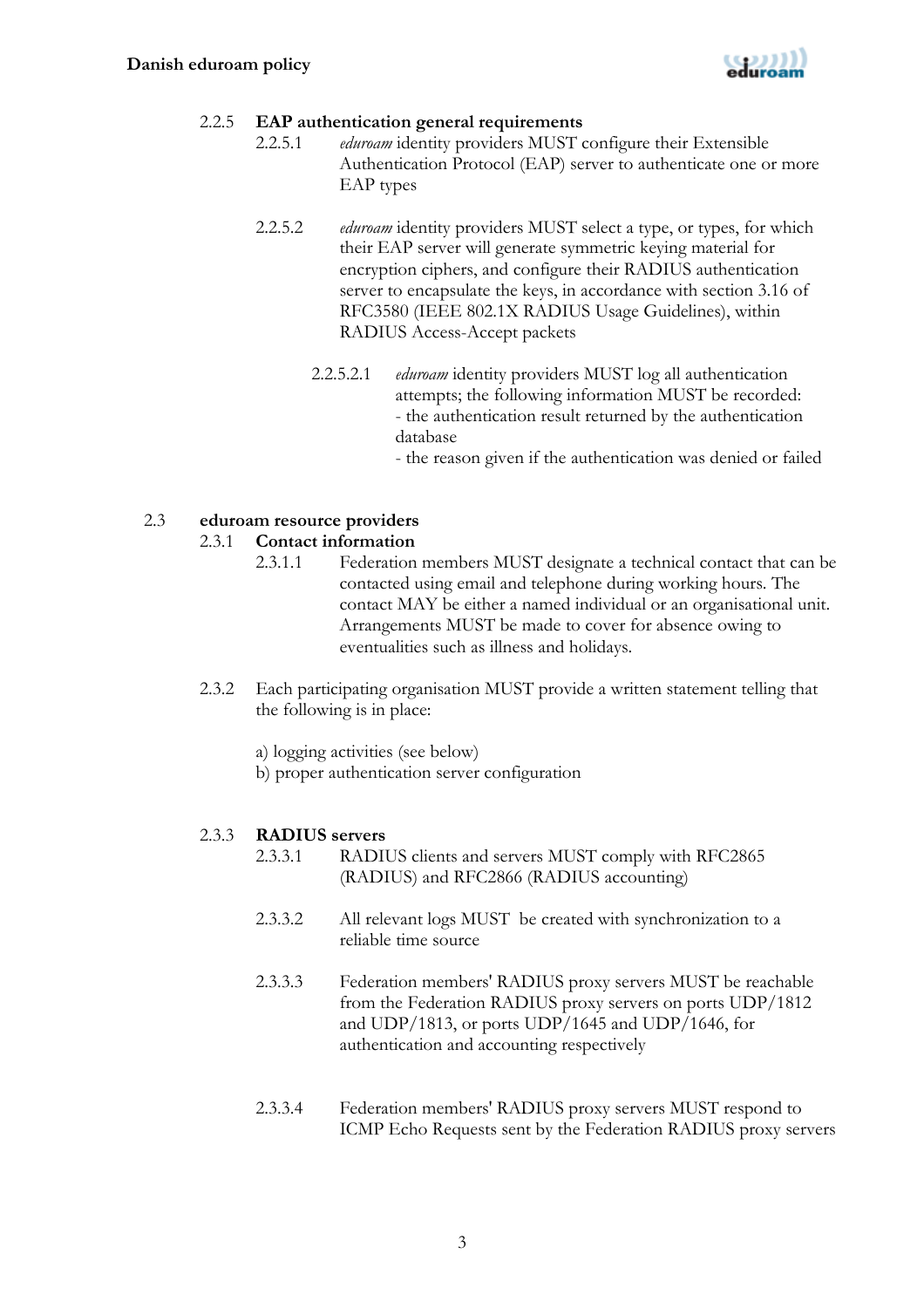

- 2.3.3.5 Federation members SHOULD ensure that logs are kept of all eduroam RADIUS authentication requests exchanged; the following information SHOULD be recorded:
	- 2.3.3.5.1 The time the authentication request was exchanged
	- 2.3.3.5.2 The value of the user name attribute in the request ('outer EAP-identity')
	- 2.3.3.5.3 The value of the Calling-Station-Id attribute in the request
- 2.3.3.6 Federation members SHOULD log all eduroam RADIUS accounting requests; the following information SHOULD be recorded:
	- 2.3.3.6.1 The time the accounting request was exchanged
	- 2.3.3.6.2 The value of the user name attribute in the request
	- 2.3.3.6.3 The value of the accounting session ID<br>2.3.3.6.4 The value of the request's accounting st
	- The value of the request's accounting status type

## 2.3.4 **RADIUS forwarding**

- 2.3.4.1 *eduroam* resource providers MUST forward RADIUS requests containing user names with unknown realms to the national *eduroam* federation server
- 2.3.4.2 *eduroam* resource providers MAY configure additional realms to forward requests to other internal RADIUS servers, but these realms MUST NOT be derived from any domain in the global DNS that the participant does not administer
- 2.3.4.3 *eduroam* resource providers MAY configure additional realms to forward requests to external RADIUS servers in other organisations, but these realms MUST be derived from domains in the global DNS that the recipient organisation administers (either directly, or by delegation)
- 2.3.4.4 *eduroam* resource providers MUST NOT otherwise forward requests to other *eduroam* participants.

#### 2.3.5 **Resilience**

2.3.5.1 *eduroam* ressource providers SHOULD deploy a secondary *eduroam* RADIUS server for resilience purposes

# 2.3.6 **Network addressing**

- 2.3.6.1 eduroam resource providers MUST keep sufficient logging information to be able to correlate between a client's layer 2 (MAC) address and the layer 3 (IP) address that was issued after login. They SHOULD log all DHCP transactions; if they do, the following information MUST be recorded:
	- 2.3.6.1.1 The time of issue of the client's DHCP lease
	- 2.3.6.1.2 The MAC address of the client
	- 2.3.6.1.3 The IP address allocated to the client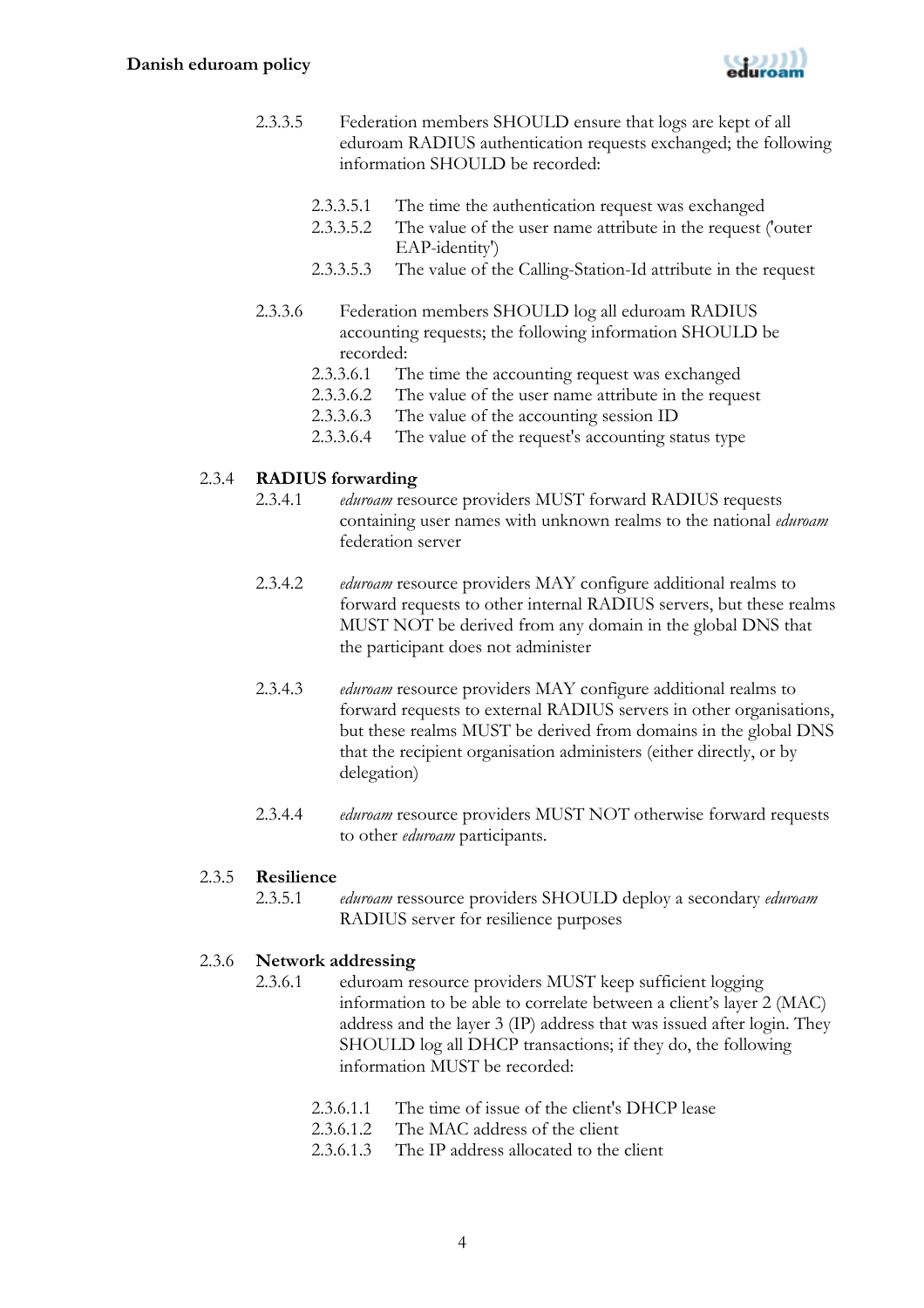

#### 2.3.7 **802.1X Network access server (NAS)**

- 2.3.7.1 eduroam resource providers MUST deploy NASes that support IEEE 802.1X and symmetric keying using keys provided within RADIUS Access-Accept packets, in accordance with section 3.16 of RFC3580
- 2.3.7.2 eduroam resource providers MUST assign a single user per NAS port
- 2.3.7.3 eduroam resource providers MUST deploy NASes that include the following RADIUS attributes within Access-Request packets: The users' MAC address within the Caller-Station-ID attribute

#### 2.3.8 **Application and interception proxies**

- 2.3.8.1 eduroam resource providers deploying application or interception proxies MUST publish information about application- and intercept proxies on their eduroam website
- 2.3.8.2 If an application proxy is not transparent, the resource provider MUST also provide documentation on the configuration of applications to use the proxy

#### 2.3.9 **IP filtering**

2.3.9.1 *eduroam* resource providers SHOULD provide open network access to *eduroam* users

#### 2.3.10 **EAP proxying**

2.3.10.1.1 *eduroam* resource providers MUST transparently proxy any EAP-type for visiting users

#### 2.3.11 **Website**

- 2.3.11.1 Every *eduroam* ressource provider MUST publish an eduroam website, which MUST be generally accessible from all hosts on the Internet on TCP/80. The website MUST include the following at a minimum:
	- 2.3.11.1.1 information and links to the local federation participants
	- 2.3.11.1.2 local acceptable use policy (AUP)
	- 2.3.11.1.3 the *eduroam* logo and link to www.eduroam.org
	- 2.3.11.1.4 local installation guide for network clients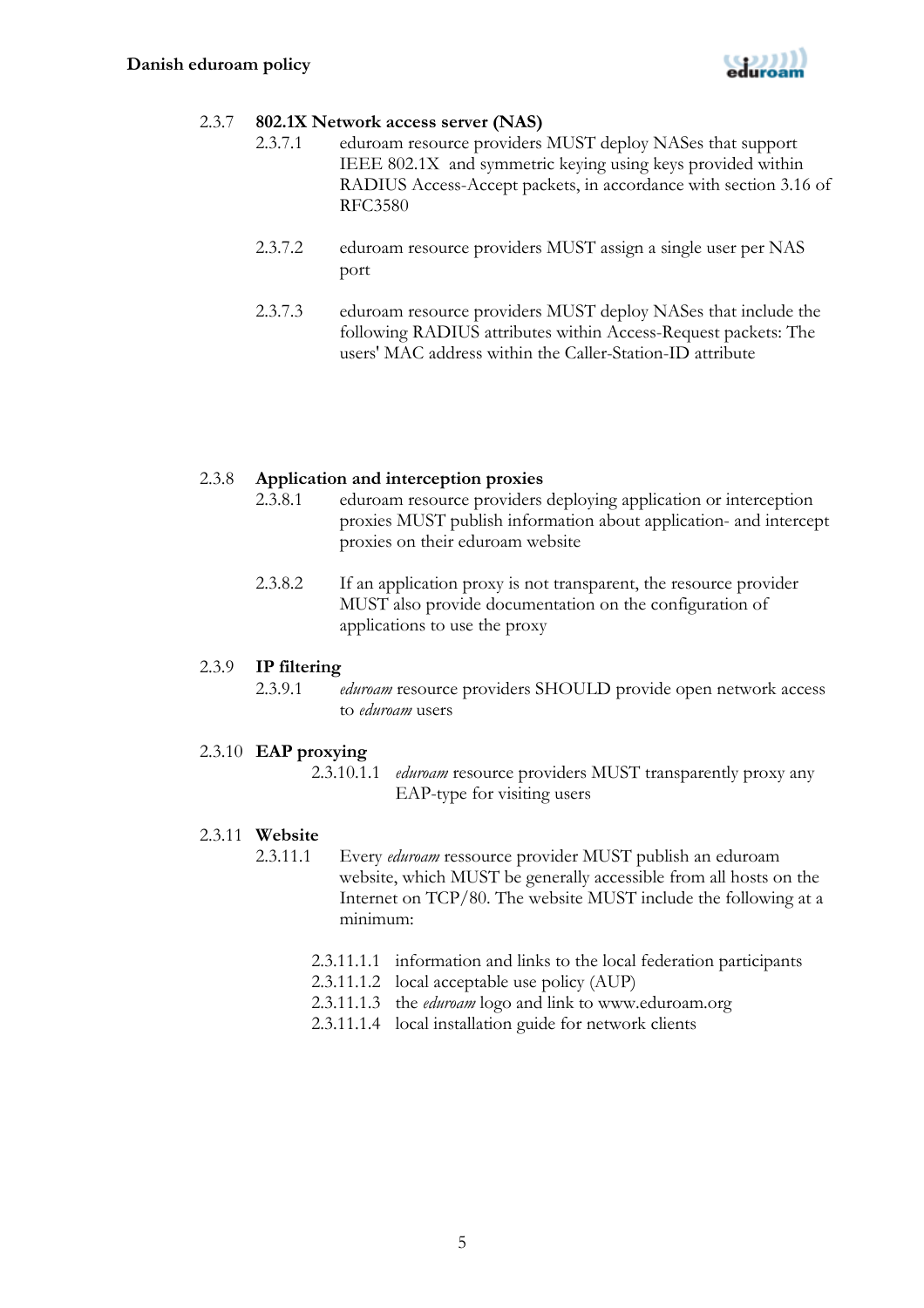

# 2.3.12 **Service Set Identifier (SSID)**

- 2.3.12.1 All *eduroam* resource providers SHOULD implement the SSID 'eduroam'. The SSID SHOULD be broadcasted.
	- 2.3.12.2 Overlapping IP-subnets with same SSID is known to be a problem. If this situation occurs the SSIDs of those institutions involved can be changed to 'eduroam-[inst]' (where [inst] is an easily understandable indication of institutions name). If this solution is applied the SSIDs MUST be broadcasted.

# 2.4 **Users**

- 2.4.1 The users are responsible for usage of their credentials.
- 2.4.2 A user's role is in principle always a visitor who wants Internet access at an *eduroam* resource provider. The user MUST abide by their identity providers (home organisation's) AUP or equivalent and respect the visited organization's AUP or equivalent. Where regulations differ the more restrictive applies. Users MUST as a minimum abide by relevant law of the country where he is physically situated, home or abroad.
- 2.4.3 The user SHOULD take reasonable steps to ensure that he is connected to a genuine *eduroam* service (as directed by his home organization) prior to entering his login credentials.
- 2.4.4 If credentials are thought to have been compromised, the user MUST immediately report back to his home organization.
- 2.4.5 The user SHOULD inform the visited organization (where possible) and home organization of any faults with the *eduroam* service.



 Sekretariatschef Steen Pedersen

27.04.07

 $Lefhr$ 

Date and signature Date and signature Date and signature

**\_\_\_\_\_\_\_\_\_\_\_\_\_\_\_\_\_\_ \_\_\_\_\_\_\_\_\_\_\_\_\_\_\_\_\_\_** 

Name and address: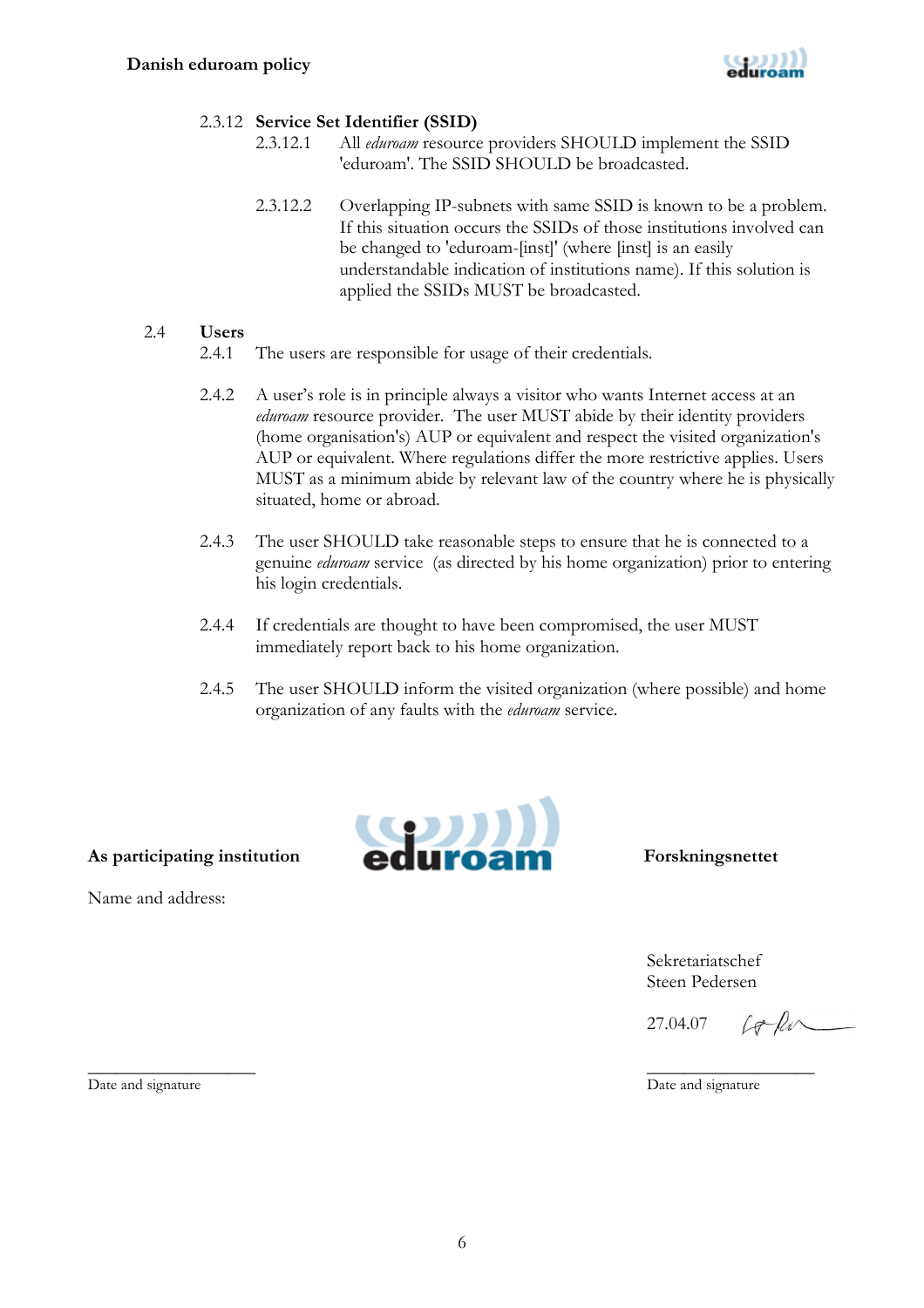

#### **Addendum January 2011**

#### **Politik for kryptering i trådløs adgang til eduroam i Danmark**

Beskyttet adgang (WPA) er obligatorisk ved udbydelse af trådløs adgang til eduroam. TKIP (Temporal Key Integrity Protocol) har her haft sin plads, men anses nu for kompromiteret, og er derfor ikke ønsket. Dansk eduroam sigter mod at brugerskaren forlader brugen af TKIP hurtigst muligt, og senst i første kvartal 2012. Hvor eduroam udbydes trådløst (i adgangspunkterne) tilstræbes i resten af 2011 at tilgængeliggøre såvel WPA/TKIP som dens afløser (WPA2/AES). Dette af hensyn til besøgende, der har udstyr, som er indstillet til den gamle form (WPA/TKIP).

## **Appendix RFC 2119**

RFC2119 as given in: http://www.ietf.org/rfc/rfc2119.txt

Network Working Group S. Bradner Request for Comments: 2119 Harvard University BCP: 14 March 1997 Category: Best Current Practice

Key words for use in RFCs to Indicate Requirement Levels

Status of this Memo

 This document specifies an Internet Best Current Practices for the Internet Community, and requests discussion and suggestions for improvements. Distribution of this memo is unlimited.

#### Abstract

 In many standards track documents several words are used to signify the requirements in the specification. These words are often capitalized. This document defines these words as they should be interpreted in IETF documents. Authors who follow these guidelines should incorporate this phrase near the beginning of their document:

 The key words "MUST", "MUST NOT", "REQUIRED", "SHALL", "SHALL NOT", "SHOULD", "SHOULD NOT", "RECOMMENDED", "MAY", and "OPTIONAL" in this document are to be interpreted as described in RFC 2119.

 Note that the force of these words is modified by the requirement level of the document in which they are used.

- 1. MUST This word, or the terms "REQUIRED" or "SHALL", mean that the definition is an absolute requirement of the specification.
- 2. MUST NOT This phrase, or the phrase "SHALL NOT", mean that the definition is an absolute prohibition of the specification.
- 3. SHOULD This word, or the adjective "RECOMMENDED", mean that there may exist valid reasons in particular circumstances to ignore a particular item, but the full implications must be understood and carefully weighed before choosing a different course.
- 4. SHOULD NOT This phrase, or the phrase "NOT RECOMMENDED" mean that there may exist valid reasons in particular circumstances when the particular behavior is acceptable or even useful, but the full implications should be understood and the case carefully weighed